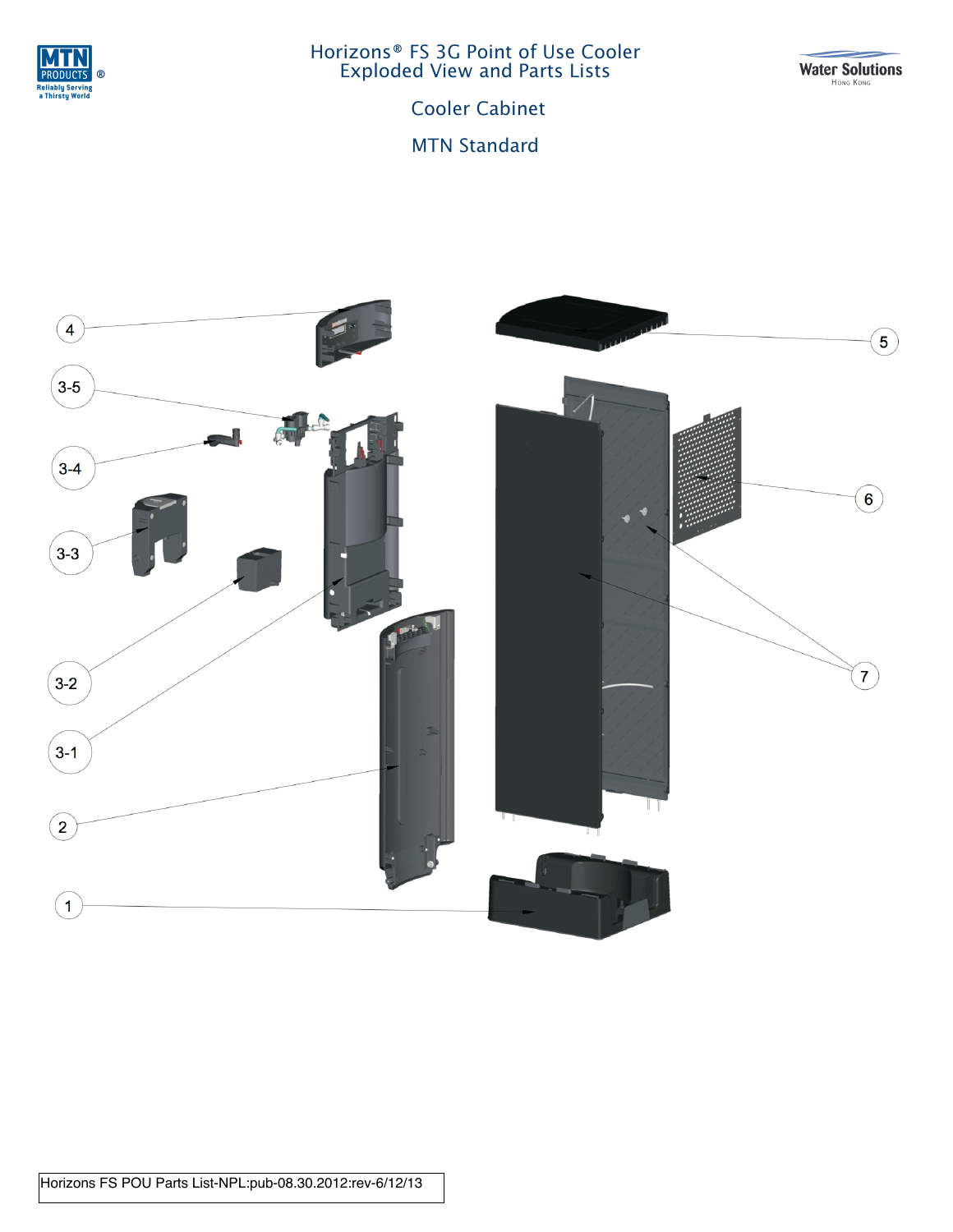

п

┑

| Horizons® FS 3G Point of Use Cabinet |                    |                                                                         |
|--------------------------------------|--------------------|-------------------------------------------------------------------------|
| Item $#$                             | <b>Part Number</b> | <b>Description</b>                                                      |
| 1                                    | 96083B             | Base - Black                                                            |
| 1                                    | 96083W             | Base - White                                                            |
| $\overline{2}$                       | 96114B             | Bottom Panel Assembly - Black                                           |
| $\overline{c}$                       | 96114W             | Bottom Panel Assembly - White                                           |
| 3                                    | 96154B             | Middle Panel Assembly Set - Black                                       |
| 3                                    | 96154W             | Middle Panel Assembly Set - White (Includes items 3-1 through<br>$3-5)$ |
| $3 - 1$                              | 96116B             | Center Panel Assembly - Black                                           |
| $3 - 1$                              | 96116W             | Center Panel Assembly - White                                           |
| $3 - 2 / 3 - 3$                      | 96113B             | Drip Tray Water Box and Big Drip Tray Assembly Set - Black              |
| $3-2/3-3$                            | 96113W             | Drip Tray Water Box and Big Drip Tray Assembly Set - White              |
| $3 - 4$                              | 96112              | <b>Water Outlet Assembly</b>                                            |
| $3-5$                                | 96117              | Solenoid Valve Assembly                                                 |
| 4                                    | 96111B-NES         | Front Panel Assembly with Nestlé Logo - Black                           |
| 4                                    | 96111W-NES         | Front Panel Assembly with Nestlé Logo - White                           |
| 5                                    | 96051B             | Top Cover - Black                                                       |
| 5                                    | 96051W             | Top Cover - White                                                       |
| 6                                    | 96100              | Top Panel, Metal                                                        |
| 7                                    | 96075B             | Right / Left Side Panels - Black                                        |
| $\overline{7}$                       | 96075W             | Right / Left Side Panels - White                                        |
| Optional                             | 96118B             | POU Float Kit Assembly Set - Black                                      |
| Optional                             | 96118W             | POU Float Kit Assembly Set - White                                      |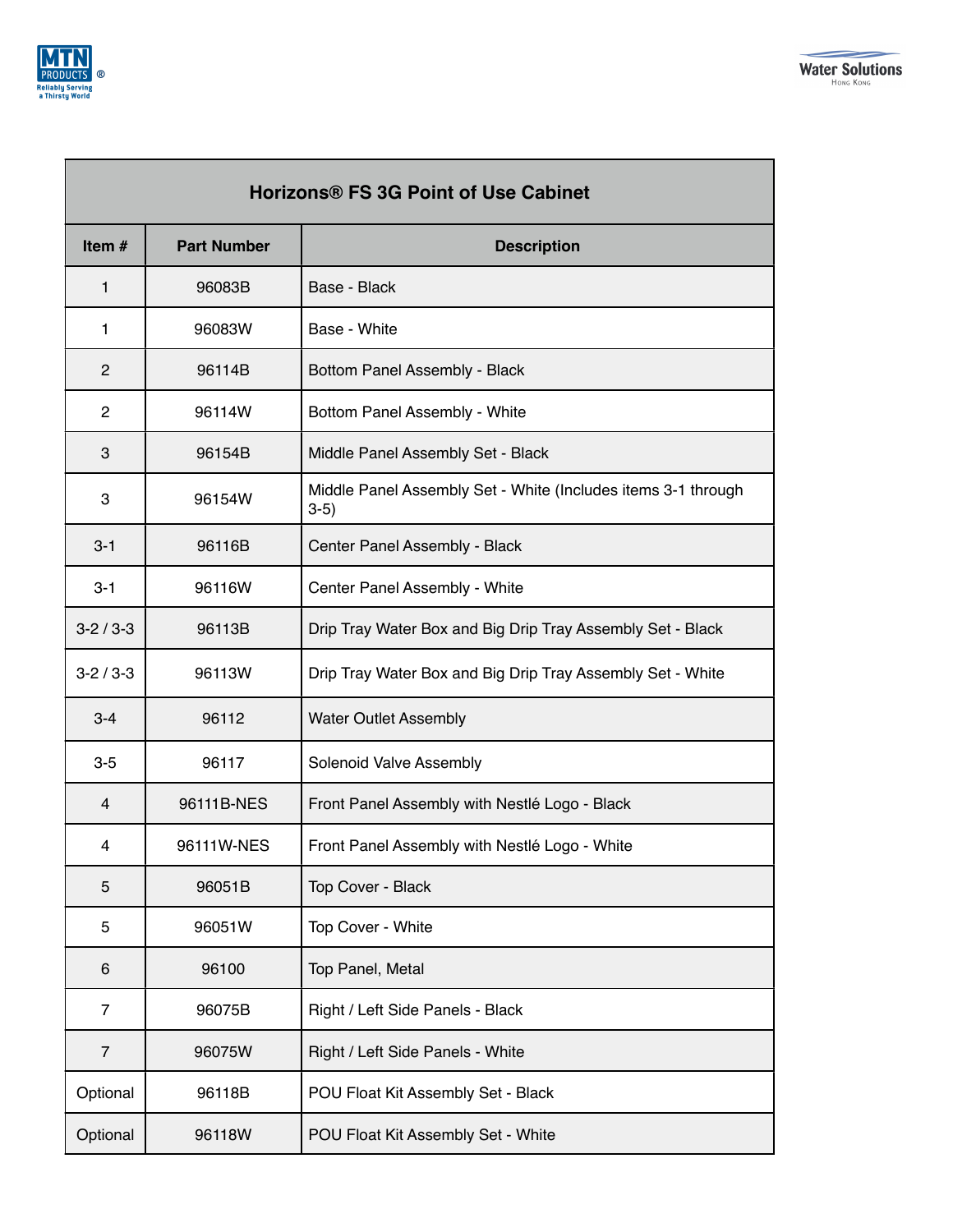

## **Cooler Internals**